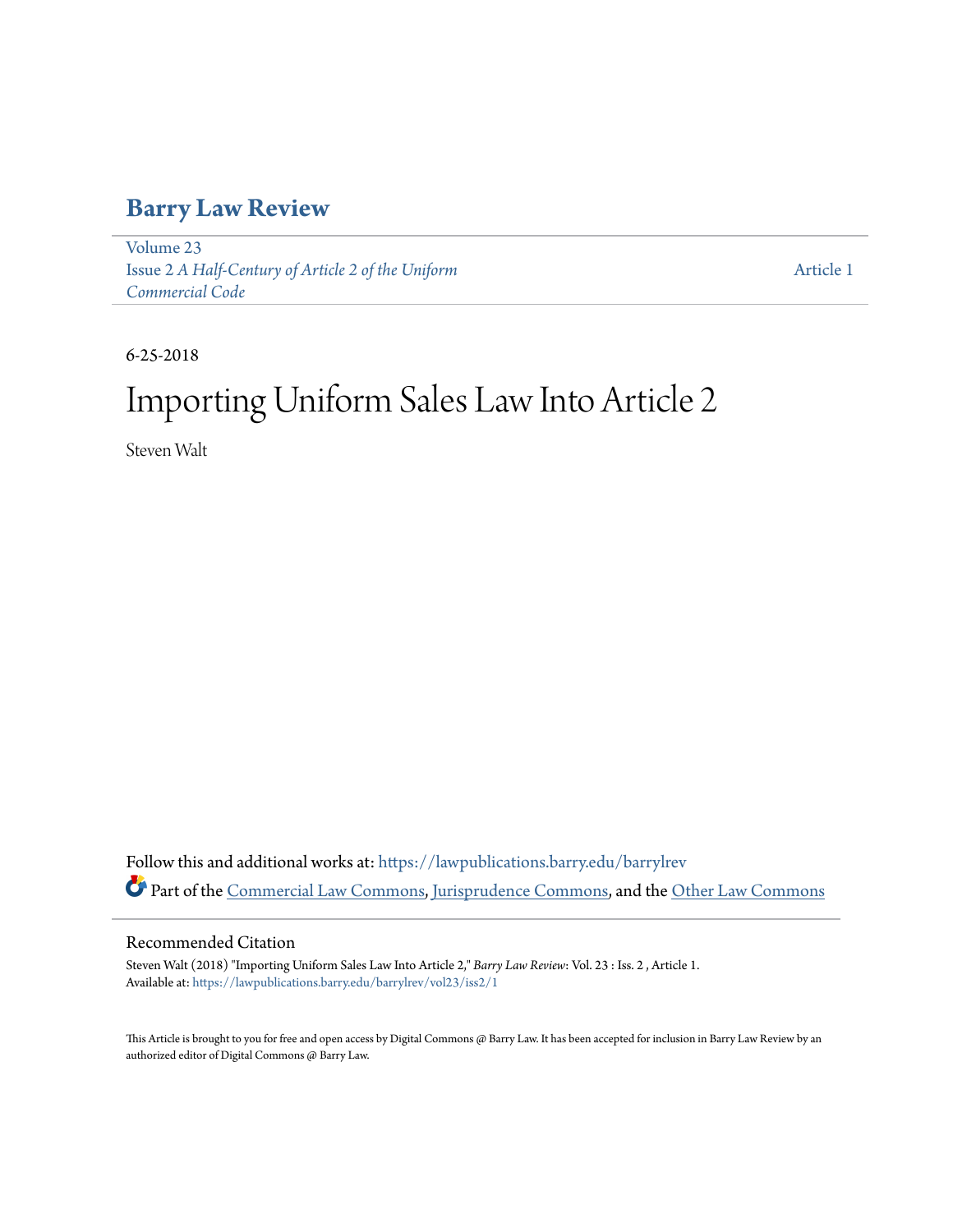# **IMPORTING UNIFORM SALES LAW INTO ARTICLE 2**

# *Steven Walt\**

1

Much of the first half-century of Article 2 of the Uniform Commercial Code ("Article 2") was without a uniform international sales law. Although harmonization efforts at the international level produced the Uniform Law for the International Sales of Goods in 1964, the United States was not among the few countries that ratified the treaty.<sup>1</sup> Uniform sales law came too late and its adoption was too sparse to affect the selection of Article 2's rules or their initial interpretation and application. Things changed with the increasingly wide adoption of the United Nations Convention on Contracts for the International Sale of Goods  $(CISG)<sup>2</sup>$  in effect since 1988, and its accompanying case law. Uniform sales law now has a salience that might affect domestic sales law. At a minimum, the CISG's rules now can serve as a basis—whether as a template or as a foil—on which another attempt at revising Article 2 might be made.<sup>3</sup> Article 2 is unlikely to be revised anytime soon. Perhaps more realistically, the CISG's wide adoption and deepening case law could affect the interpretation of some of current Article 2's provisions in its second halfcentury.

The CISG's potential impact on Article 2's interpretation raises a question. Uniform sales law and Article 2 are distinct sources of law, each with its own scope. As a formal matter, the CISG's provisions and accompanying case law therefore are not legal authority for construction of Article 2's provisions. Nonetheless, CISG provisions sometimes could serve as elaborations or guides in Article 2's interpretation, as persuasive authority. Should they do so? Both the CISG and Article 2 consist almost wholly of default rules, many of which are vague. In important instances these vague default rules are the same or similarly formulated. For instance, the CISG and Article 2 have the same default terms covering implied

Percy Brown, Jr., Professor of Law and Class of 1948 Professor of Scholarly Research in Law, University of Virginia School of Law.

<sup>1.</sup> *See* JOHN O. HONNOLD, UNIFORM LAW FOR INTERNATIONAL SALES UNDER THE 1980 SALES CONVENTION 5-6 (H.M. Flechtner ed., 4<sup>th</sup> ed. 2009) [hereinafter "HONNOLD-FLECHTNER"]; John Honnold, *The Uniform Law for the International Sale of Goods: The Hague Convention of 1964*, 30 L. & Contemp. Prob. 326 (1965).

<sup>2.</sup> United Nations Convention on Contracts for the International Sale of Goods, Aug. 31, 1981, 1489 U.N.T.S. 3, 19 I.L.M. 668 (1980) [hereinafter CISG].

<sup>3.</sup> For early recommendations about the CISG's role in the now-withdrawn amendments to Article 2, see Richard E. Speidel, *The Revision of UCC Article 2, Sales in Light of the United Nations Convention on Contracts for the International Sale of Goods*, 16 NW.J. BUS. & L. 165 (1995); PEB Study Group, *Uniform Commercial Code, Article 2 Executive Summary*, 46 BUS. L. 1869 (1990) (describing the role of the CISG in the proposed revision to Article 2). For different accounts of the failed project to revise Article 2, see James J. White, *The Revision of Article 2: Commercial Sellers and Consumer Buyers*, BARRY UNIV. L. REV. (forthcoming 2018); William H. Henning, *Amending Article 2: What Went Wrong*, 11 DUQ. BUS. L.J. 131 (2009).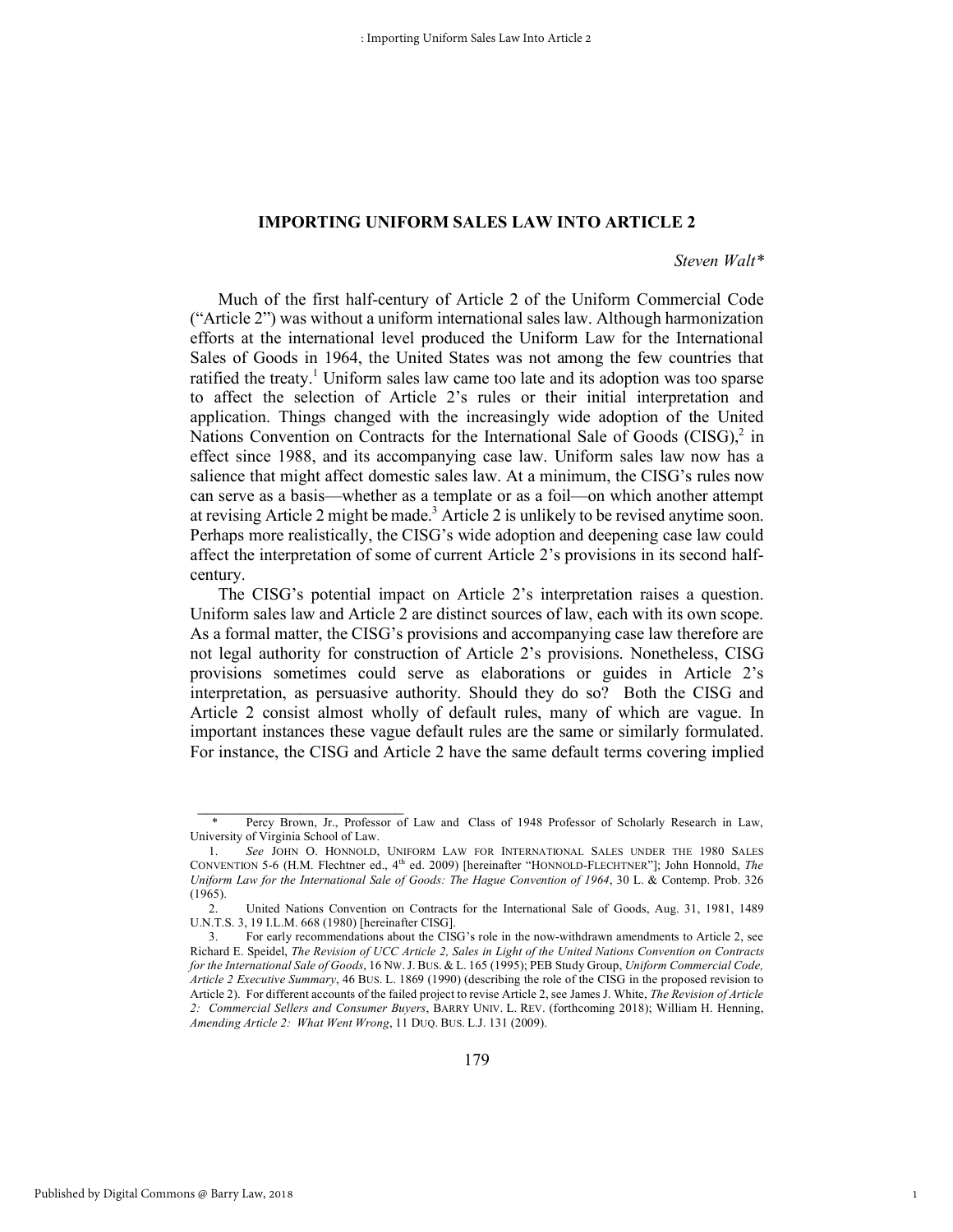warranties,<sup>4</sup> delivery obligations,<sup>5</sup> inspection rights,<sup>6</sup> limitations on recoverable damages, $<sup>7</sup>$  and the incorporation of trade usage.<sup>8</sup> Both formulate the standard</sup> allowing repudiation of a breached installment contract in a similar fashion.<sup>9</sup> Even the basic scope provision of the two sets of rules is the same.<sup>10</sup> It does not take a legal realist to speculate that a CISG default term might inform a court's construction of a similar Article 2 default term applied to a domestic sale, not as legal authority but as information that influences the court's construction. To date the influence is apparent only in isolated cases. However, as the distinction between domestic and international sales transactions becomes more blurred, the CISG at points might increasingly affect Article 2's interpretation and application.

The reliance on domestic sales law in interpreting CISG's provisions has been noticed and condemned by commentators and some courts. Seldom discussed is the converse possibility: the influence of uniform sales law on Article 2's interpretation. The importation of uniform law in interpreting Article 2 is different from importing domestic law in interpreting uniform law, and doesn't compel the same evaluation of the latter practice a priori. This paper briefly describes relevant (sparse) case law and evaluates the CISG's potential impact on domestic sales law. Part I gives the background against which the question of the CISG's potential influence on Article 2's construction arises. Part II identifies the influence found in the sparse relevant case law to date. Part III briefly argues that the CISG's importation into Article 2 might be a good thing with respect to certain default rules.

# **I. TWO CONCEPTS OF AUTONOMOUS INTERPRETATION**

The CISG does not allow interpretation of its substantive provisions based on notions rooted in domestic law. Article 7(1) directs that the CISG be interpreted to promote uniformity in its application.<sup>11</sup> For its part, the CISG's preamble declares that uniformity in international sales law promotes the development of international trade. The apparent thought is that diversity among national sales laws creates contracting costs that diminish the gains from international sales contracts. Courts and commentators understand Article 7(1)'s directive to require the CISG to be interpreted "autonomously," not nationalistically.<sup>12</sup> An autonomous interpretation

<sup>4</sup>*. See* CISG, *supra* note 2, at art. 35(2)(a); U.C.C. § 2-314(2)(c) (AM. LAW INST. & UNIF. LAW COMM'N 2017) (implied warranty of merchantability); CISG, *supra* note 2, at art. 35(2)(b); U.C.C. § 2-315 (AM. LAW INST. & UNIF. LAW COMM'N 2017) (implied warranty of fitness for a particular purpose).

<sup>5</sup>*. See* CISG, *supra* note 2, at art. 31(c); U.C.C. § 2-309(1) (AM. LAW INST. & UNIF. LAW COMM'N 2017).

<sup>6</sup>*. See* CISG, *supra* note 2, at art. 58(3); U.C.C. § 2-513(1) (AM. LAW INST. & UNIF. LAW COMM'N 2017).

<sup>7.</sup> *See* CISG, *supra* note 2, at art. 74; U.C.C. § 2-715(1) (AM. LAW INST. & UNIF. LAW COMM'N 2017) (limitation on recoverable consequential damages).

<sup>8</sup>*. See* CISG, *supra* note 2, at art. 9(2); U.C.C. § 1-303(d) (AM. LAW INST. & UNIF. LAW COMM'N 2017).

<sup>9</sup>*. See* CISG, *supra* note 2, at art. 73(2); U.C.C. § 2-612(2) (AM. LAW INST. & UNIF. LAW COMM'N 2017).

<sup>10</sup>*. See* CISG, *supra* note 2, at art. 1; U.C.C. §§ 2-101, 2-102. *Compare* CISG, *supra* note 2, at art. 3(2), *with* Princess Cruises v. General Electric Co., 143 F.3d 828 (4<sup>th</sup> Cir. 1999) *and* Bonebrake v. Cox, 499 F.2d 951 (8<sup>th</sup> Cir. 1974). (the CISG's standard for determining whether hybrid contracts falls within its scope is the same as the judicially created standard the majority of courts use under Article 2).

<sup>11.</sup> *See* CISG, *supra* note 2, at art. 7(1).<br>12. *See* Medical Marketing Int'l v. Int'l.

<sup>12</sup>*. See* Medical Marketing Int'l v. Int'l Medico Scientifica, S.R.L., 1999 U.S. Dist. LEXIS 7380, at \*2 (E.D. La., May 17, 1999) (fact finder has duty to take into account the international character of the CISG and the need to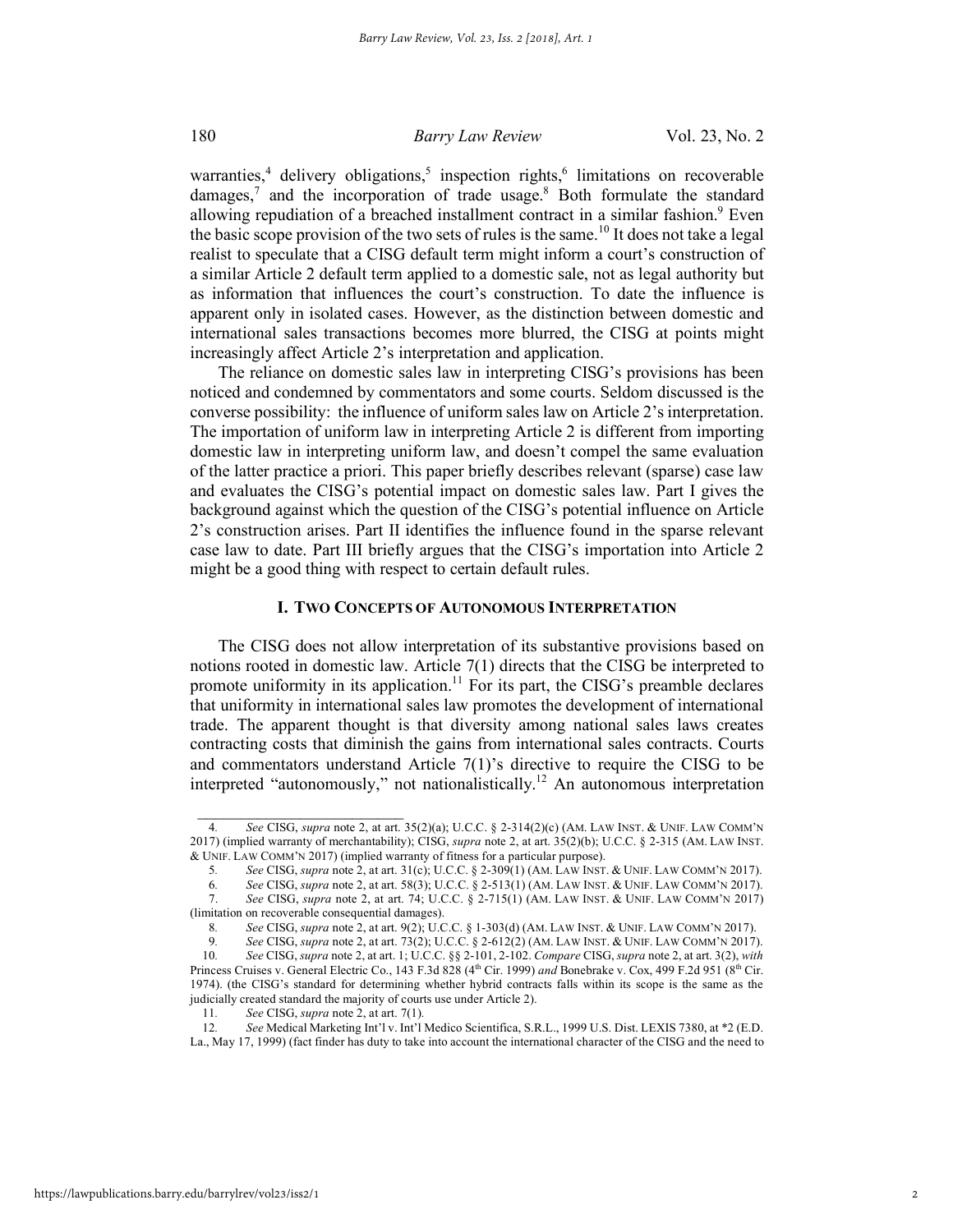requires interpreting CISG provisions independently of domestic law. It does not permit a court to rely on the meanings attached to particular terms given by domestic law. This holds even if a specific CISG provision and its domestic law counterpart are expressed in the same words. $13$ 

Commentators have noticed that some U.S. courts have construed certain CISG provisions in accordance with their UCC Article 2 counterparts. In doing this, courts rely on Article 2's provisions to "inform," "guide," or be "helpful" in their interpretation of the CISG's provisions.<sup>14</sup> Where Article 2 is imported into the CISG, the content of the CISG default is the same as that of its comparable Article 2 default. Many commentators attribute this reliance to a "homeward trend": the judicial tendency to be influenced by domestic law, usually a court's own, with which it is familiar.<sup>15</sup> According to them, the homeward trend is inconsistent with the demand that the CISG be interpreted autonomously.<sup>16</sup> As such, it is an improper importation of domestic law into an international treaty.

The homeward trend is a behavioral bias in favor of domestic law. The bias is inconsistent with autonomous interpretation only if that interpretation is understood in a particular way. There are two different ways of understanding the demand for an autonomous interpretation: strong and weak. The strong version directs that the CISG's provisions be interpreted independently of domestic law, so that their interpretation is different from comparable domestic law provisions. In that case the content of the CISG's default rules must not coincide with those of domestic sales law, and the interpretation can be criticized if it does so. The weak version of the demand does not require that the interpretation based on domestic law differ from that of the comparable CISG provision. It only requires that the interpretation not rely on domestic law to give content to CISG's provisions. An interpretation that invokes UCC Article 2 to aid in the interpretation of the CISG, or to confirm an

promote uniformity in its application); FRANCO FERRARI, CONTRACTS FOR THE INTERNATIONAL SALE OF GOODS: Applicability and Applications of the 1980 United Sales Convention 12 (2d ed. 2012); PETER SCHLECHTRIEM & INGEBORG SCHWENZER: COMMENTARY ON THE UN CONVENTION ON CONTRACTS FOR THE INTERNATIONAL SALE OF GOODS 16 (I. Schwenzer ed., 4th ed. 2016); Michael Bonell, *Interpretation of the Convention*, in COMMENTARY ON THE INTERNATIONAL SALES LAW 65, 75 (C.M. Bianca & M.J. Bonell eds., 1987).

<sup>13</sup>*. See* Franco Ferrari, *Homeward Trend: What, Why and Why Not*, in CISG METHODOLOGY 171, 175-176 (A. Jannsen & O. Meyer eds., 2009) (collecting commentary to this effect).

<sup>14</sup>*. See, e.g.,* Delchi Carrier Spa v. Rotorex Corp., 71 F.3d 1024, 1028 (2d Cir. 1995); Chicago Prime Packers v. Northam Food Trading Co., 408 F.3d 894, 898 (7th Cir. 2005)**;** Martina E. Ricci Iamino SPA-Consortile Societa Agricola v. Trinity Fruit Sales Co., 30 F. Supp.3d 954, 965 (E.D. Cal. 2014) ("inform"); Eldesouky v. Aziz, 2015 U.S. Dist. LEXIS 45990, at \*2 (S.D.N.Y. April 8, 2015); Raw Materials, Inc. v. Manfred Forberich GmbH & Co., 2004 U.S. Dist. LEXIS 12510 at \*3 (N.D. Il., July 7, 2004) ("guide")**;** Schmitz-Werke GmbH v. Rockland Indus., Inc., 37 Fed. Appx. 687, 691 (4th Cir. 2002) ("helpful"); Calzaturificio Claudia S.n.c. v. Olivieri Footwear Ltd., 1998 WL 164824, at \*4 (S.D.N.Y April 7, 1998) (U.C.C. may be used to interpret CISG provisions with similar language).

<sup>15</sup>*. See, e.g.,*JOHN HONNOLD,DOCUMENTARY HISTORY OF THE UNIFORM LAW FOR INTERNATIONAL SALES: THE STUDIES, DELIBERATIONS AND DECISIONS THAT LED TO THE 1980 UNITED NATIONS CONVENTION WITH INTRODUCTIONS AND EXPLANATIONS 1 (1989); Franco Ferrari, H*omeward Trend and Lex Forism Despite Uniform Sales Law*, 13 Vindobona J. Int'l Comm. L. & Bus. 15 (2009); Larry Di Matteo et al., *The Interpretive Turn in International Sales Law: An Analysis of Fifteen Years of CISG Jurisprudence,* 24 Nw. J. Int'l L. & Bus. 299 (1999); Harry Flechtner, *Article 79 of the United Nations Convention on Contracts for the International Sale of Goods as Rorschach Test: The Homeward Trend and Exemption for Delivery of Non-Conforming Goods*, 19 Pace Int'l L. Rev. 29 (2007).

<sup>16</sup>*. See* HONNOLD-FLECHTNER, *supra* note 1.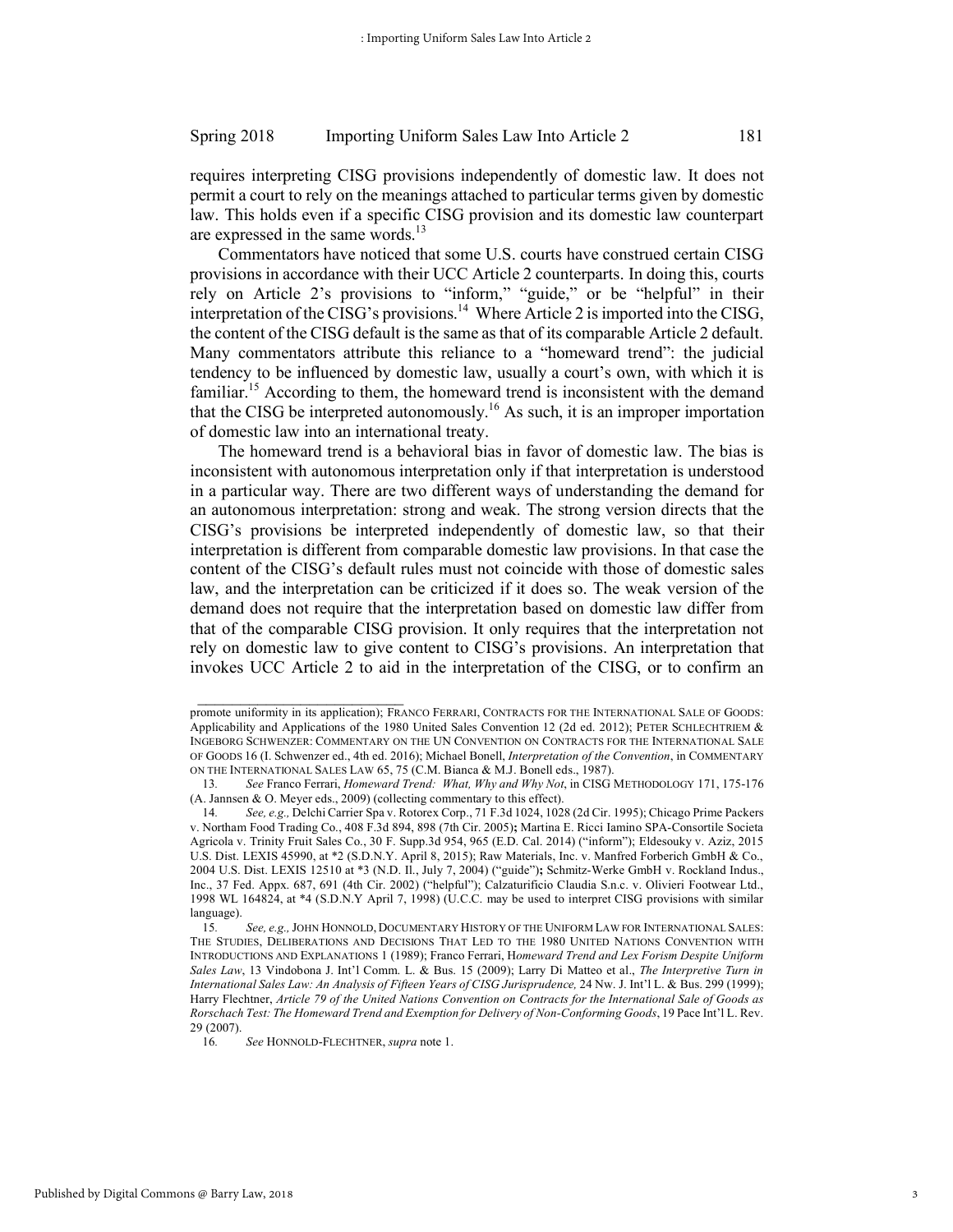interpretation supported independently, doesn't rely on the Article. That interpretation nonetheless can support the same default rule as is incorporated in Article 2.

It is not clear that the CISG endorses the strong version of the interpretive demand over the weak version. Certainly there is nothing in the CISG, or its character as uniform sales law, that makes the demand. Although the strong version requires that the interpretation differ from comparable domestic law provisions or notions, the requirement seems questionable. This is because not all of the CISG's defaults are set in a way different from defaults in all national sales law. At least some of them might well coincide with one or more particular domestic sales law. In fact, it would be surprising if all of the CISG's defaults were an amalgam of elements, none of which were a part of some domestic sales law. True, Article 79's exemption from liability arguably describes a standard independent of the law governing exemption in all national sales law (or at least those which have not enacted the CISG as their domestic sales law).17 But the same probably is not true of all of the CISG's other vague default rules. For instance, it is hard to believe that the defaults setting the time in which performance is to occur or the place at which payment is due aren't shared by one or more national sales law.<sup>18</sup> If so, a default rule within the CISG might reflect a default rule in a particular sales law. In this case that domestic law might at least inform or confirm an interpretation of the CISG's comparable default, because it has the same content. This likely possibility supports the weak version of the CISG's demand for an autonomous interpretation.

U.S. courts generally receive mixed marks from many commentators on their interpretation of the  $CISG<sup>19</sup>$ . The distinction between strong and weak versions of the demand for an autonomous interpretation allows a different way of evaluating relevant case law. Some cases ignore both versions of the demand. *Eldesouky v.*   $Aziz<sup>20</sup>$  is a fairly recent example. There, after finding that the parties had waived application of the CISG by failing to raise it, the court applied Article 2 to the issue of recoverable damages. Apparently justifying its application of Article 2, the court noted that, in applying the CISG, courts look to Article 2 for guidance.<sup>21</sup> It concluded that whether the CISG or Article 2 therefore controlled was "likely immaterial."<sup>22</sup> Both the strong and weak demands for an autonomous interpretation condemn the court's way of proceeding. By wrongly assuming that the elements of recoverable

 $\frac{1}{2}$  ,  $\frac{1}{2}$  ,  $\frac{1}{2}$  ,  $\frac{1}{2}$  ,  $\frac{1}{2}$  ,  $\frac{1}{2}$  ,  $\frac{1}{2}$  ,  $\frac{1}{2}$  ,  $\frac{1}{2}$  ,  $\frac{1}{2}$  ,  $\frac{1}{2}$  ,  $\frac{1}{2}$  ,  $\frac{1}{2}$  ,  $\frac{1}{2}$  ,  $\frac{1}{2}$  ,  $\frac{1}{2}$  ,  $\frac{1}{2}$  ,  $\frac{1}{2}$  ,  $\frac{1$ 

<sup>17</sup>*. See* Denis Tallon, *Article 79*, in COMMENTARY ON THE INTERNATIONAL SALES LAW, *supra* note 12, at 572, 574, (para. 1.3); HONNOLD–FLECHTNER, *supra* note 1, at 476.

<sup>18</sup>*. See* CISG, *supra* note 2, at art. 31(c) (delivery); *see also* CISG, *supra* note 2, at art. 58(1) (payment).

<sup>19</sup>*. See, e.g.,* Joseph Lookofsky & Harry Flechtner, *Nominating* Manfred Forberich: *The Worst CISG Decision in 25 Years?*, 9 VINDABONA J. INT'L, COMM. L & ARB. 199 (2005); Larry Di Matteo et al., *The Interpretive Turn in International Sales Law: An Analysis of Fifteen Years of CISG Jurisprudence,* 24 NW. J. INT'L. L. & BUS. 299 (2004); FERRARI, *supra* note 15; Eric C. Schneider, *Consequential Damages in the International Sale of Goods: Analysis of Two Decisions,* 16 U. PA. J. INT'L BUS. L. 615 (1995).

<sup>20.</sup> Eldesouky v. Aziz, 2015 U.S. Dist. LEXIS 45990, at \* 9 (S.D.N.Y. Apr. 8, 2015).

<sup>21.</sup> *Id.* at \*8.<br>22. *Id.*; See

<sup>22</sup>*. Id.*; *See* Maxxsonics USA Inc. v. Fengshun Peiying Electrical Acoustic Co., Ltd., No. 10 C 1174, 2012 U.S. Dist. LEXIS 37938 at \*9 (N.D. Ill., March 21, 2012) (to the same effect).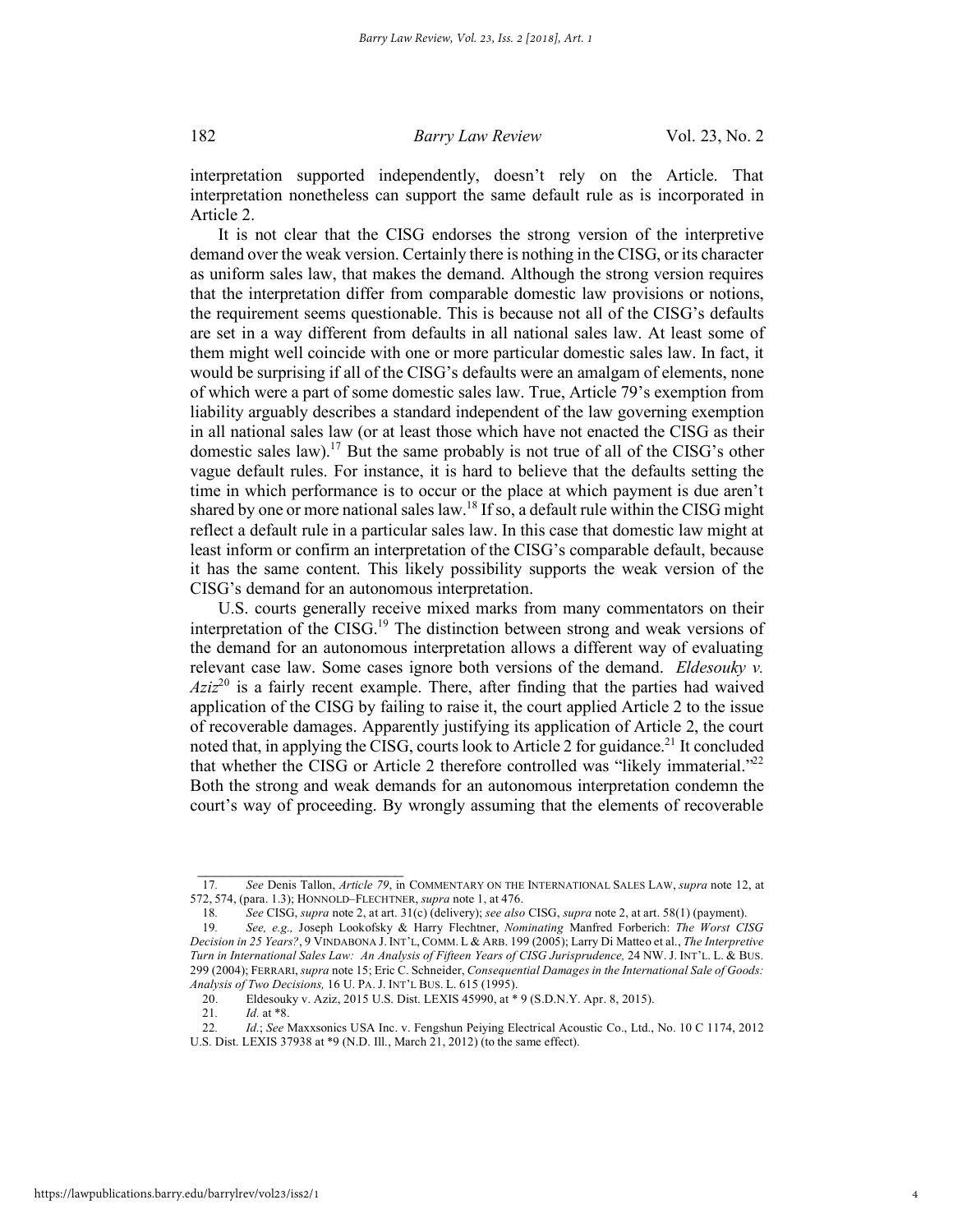damages are the same under the CISG and Article  $2<sup>23</sup>$  the court fails to give an independent interpretation of relevant CISG provisions. This violates the strong demand for an autonomous interpretation. At the same time, the court also violates the weak demand, by relying on Article 2 to guide, rather than confirm or inform, an interpretation of relevant CISG provisions.

Another case that ignores both versions of the demand for an autonomous interpretation is *Orica Australia Pty. Ltd. v. Aston Evaporative Services, LLC.*<sup>24</sup> Finding that the seller's recovery of lost profits under Article 74 required proof of estimated loss, the court relied on U.S. case law: "[c]ourts applying this [i.e., Article 74] have often imported lost-profits standards similar to the standard of relevant state law in the United States."<sup>25</sup> That standard requires sufficient admissible evidence of proof of future damages to compute a fair approximation of loss. Because the court applied the same rule to the CISG, not a different one, the interpretation does not satisfy the strong version of the demand for an autonomous interpretation. But the reliance on U.S. domestic law, without an independent determination of Article 74's requirements (which might be the same as those under U.S. domestic law), also violates the weak demand. Had the court, on independent grounds, determined that Article 74's standard of proof of loss was the same as that under relevant state law, it would have met the weak demand for an autonomous interpretation.

Some tribunals assume that an autonomous interpretation must construe a CISG provision so that its content doesn't coincide with relevant domestic law. This is true only of the strong version, not the weak version, of the demand for an independent interpretation. The *Netherlands Arbitration Institute Case No. 2319*<sup>26</sup> appears to make this assumption. The arbitral tribunal there was required to interpret Article 35(2)(a)'s conformity requirement that the goods be fit for the ordinary purposes to which goods of the description are put.<sup>27</sup> To do so it had to identify the implicit standard of conformity operative in the provision. Reasoning that Article 35(2)(a)'s implicit standard of conformity must be independent of standards operative in domestic law, the tribunal rejected both a merchantability standard and an average quality standard in favor of a "reasonable quality" standard. It is questionable whether the latter describes a distinct standard, as it arguably is merely a different formulation of a merchantability standard of conformity.28 But the content of the reasonable quality standard aside, the tribunal's assumption on which it construed Article  $35(2)(a)$ 's implicit conformity standard is unsound. A uniform standard, the

 $\frac{1}{2}$  ,  $\frac{1}{2}$  ,  $\frac{1}{2}$  ,  $\frac{1}{2}$  ,  $\frac{1}{2}$  ,  $\frac{1}{2}$  ,  $\frac{1}{2}$  ,  $\frac{1}{2}$  ,  $\frac{1}{2}$  ,  $\frac{1}{2}$  ,  $\frac{1}{2}$  ,  $\frac{1}{2}$  ,  $\frac{1}{2}$  ,  $\frac{1}{2}$  ,  $\frac{1}{2}$  ,  $\frac{1}{2}$  ,  $\frac{1}{2}$  ,  $\frac{1}{2}$  ,  $\frac{1$ 

<sup>23</sup>*. See* CLAYTON P. GILLETTE & STEVEN D. WALT, THE UN CONVENTION ON CONTRACTS FOR THE INTERNATIONAL SALE OF GOODS: THEORY AND PRACTICE 352-54, 356 (2d ed. 2016); *Compare* U.C.C. § 2-715(2) (AM. LAW INST. & UNIF. LAW COMM'N 2017), *with* CISG, *supra* note 2, at art. 74 (consequential damages) (unsettled whether Article 2 and the CISG allow recovery of the attorney fees and prejudgment interest).

<sup>24</sup>*. See generally* Orica Austl. Pty. Ltd. v. Aston Evaporative Servs., LLC, 2015 U.S. Dist. LEXIS 98248 (D. Colo. July 28, 2015).

<sup>25</sup>*. See id.* at \*23 (supporting citations omitted); *See also* Clayton P. Gillette & Steven D. Walt, *infra* note 28, at 348-351.

<sup>26</sup>*. See generally* Case No. 2319, Neth. Arb. Inst. (15 October 2002), http://www.cisg.law.pace.edu/cisg/wais/db/cases2/021015n1.html

<sup>27</sup>*. Id.* 28*. See* CLAYTON P. GILLETTE & STEVEN D. WALT, SALES LAW: DOMESTIC AND INTERNATIONAL 374-375 (3d ed. 2016).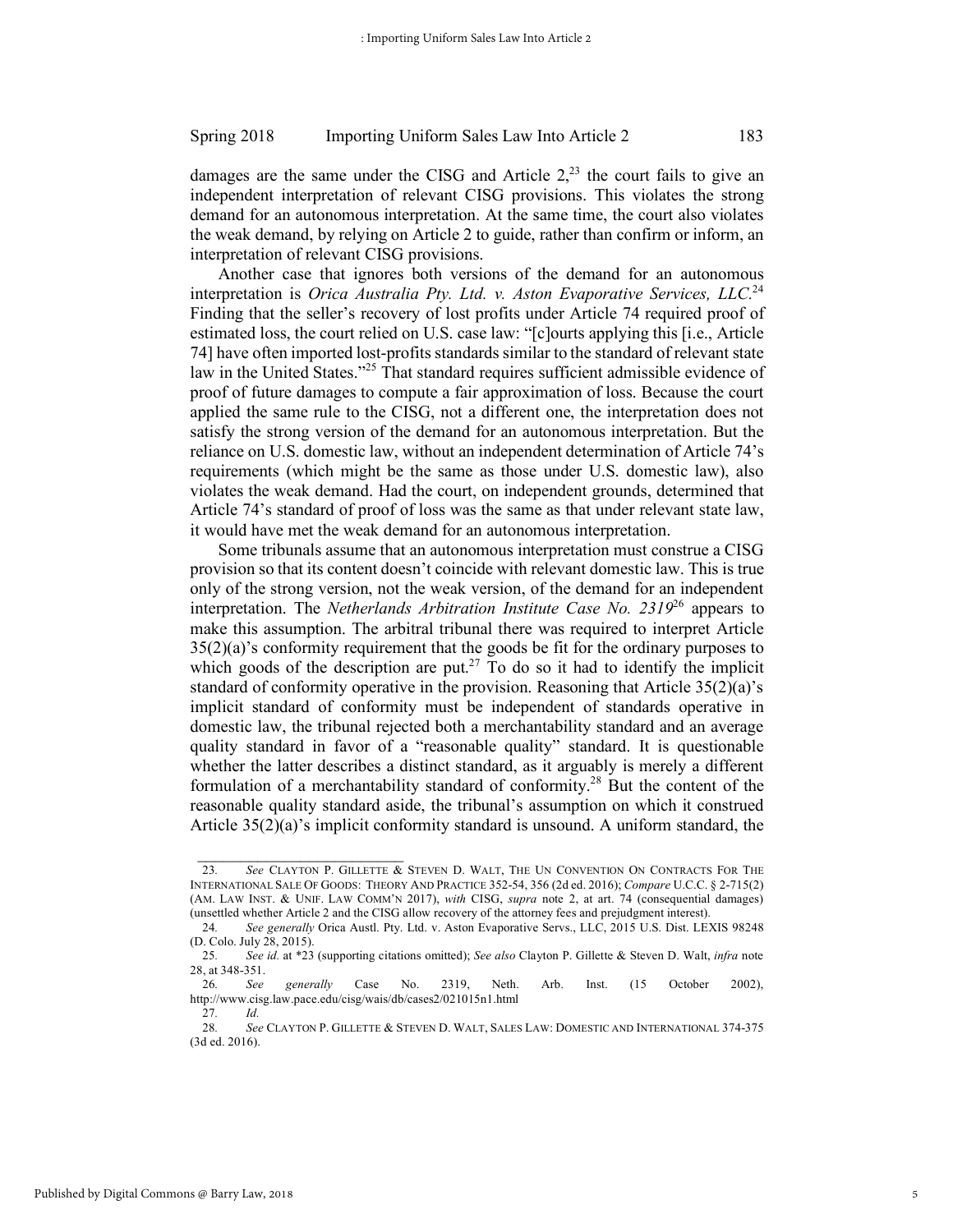tribunal thought, must be independent of standards found in national sales laws.<sup>29</sup> This misunderstands the interpretation of CISG provisions. If a particular standard has independent merit as an interpretation of Article 35(2)(a), the fact that the standard is embedded in a domestic sales law is not disqualifying.

# **II. IMPORTING THE CISG INTO ARTICLE 2'S INTERPRETATION**

Article 2 does not prevent uniform sales law from informing interpretations of its provisions. It does not limit the role of the CISG and its case law in Article 2's interpretation in the way the CISG limits reliance on domestic law. The CISG's declared goal is to make international sales law uniform, and it directs that its construction also be uniform, taking into account the CISG's international character.<sup>30</sup> Where the CISG covers an issue without expressly resolving it, it directs that general principles underlying the CISG be relied on to resolve the issue.<sup>31</sup> Reliance on domestic sales law impairs the CISG's uniformity, and domestic law is unlikely to reflect the general principles underlying the CISG. For both reasons, the CISG restricts the role domestic sales law can play in interpretation of its provisions. As a result, domestic law is unlikely to serve even as merely persuasive authority.

By contrast, Article 2 does not similarly restrict the reliance on non-domestic law, including uniform sales law. UCC 1-103(a) counts among its purposes more than just uniformity in the sales law of the forty-nine states that have enacted Article  $2<sup>32</sup>$  Supplying efficient contract terms also arguably is among the UCC's purposes.<sup>33</sup> Uniformity in law can conflict with its efficiency. Because harmonization of law is not the UCC's sole purpose, a construction of an Article 2 provision that promotes uniformity in result across enacting states could produce an inefficient rule. For example, 2-509(3)'s risk of loss rule with respect to a nonmerchant seller shifts risk on tender of the goods. $34$  Construing the relevant period in which tender occurs as the beginning of the tender period, although arguably inefficient, could convince courts. Conversely, a construction that produces an efficient rule might produce a

<sup>29</sup>*. See* Neth. Arb. Inst., *supra* note 26, at para. 108; s*ee also* BGH April 3, 1996 (Germany), VIII ZR 51/95, http://cisgw3.law.pace.edu/cases/960403g1.html ("cobalt sulfate" case). In the "cobalt sulfate" case the German Supreme Court found that the CISG rejected then-German law under which an *aliud* delivery constitutes nondelivery. It reasoned that the CISG's notion of non-delivery under Article 49(1)(b), which allows the buyer to avoid the contract in the case of non-delivery if the seller does not deliver within the *Nachfrist* period set by the buyer, must differ from that of domestic law: "The CISG is different from German domestic law, whose provisions and special principles are, as a matter of principle, inapplicable for the interpretation of the CISG (Art. 7 CISG). The Court does not need to resolve whether, in the event of a blatant divergence from the contractual condition, a nondelivery [with]in the meaning of Art. 49(1)(b) can arise." *Id.* at 2.b). The Court wrongly assumes that the CISG's notion of non-delivery in Article 49(1)(b) must differ from that of domestic law, including German law. Although its finding might be correct, the CISG does not support the supposition on which the Court relies.

<sup>30</sup>*. See* CISG, *supra* note 2, at preamble, art. 7(1).

<sup>31</sup>*. See* CISG, *supra* note 2, at preamble, art. 7(2). The provision allows resort domestic law only where general principles underlying the CISG do not resolve the matter ("in conformity with the law applicable by virtue of the rules of private international law").

<sup>32</sup>*. Cf*. U.C.C. § 1-103(a)(3) (AM. LAW INST. & UNIF. LAW COMM'N 2017) (U.C.C.'s purpose to make uniform the law among the various jurisdiction).

<sup>33</sup>*. Cf.* U.C.C. § 1-103(a)(2) (AM. LAW INST. & UNIF. LAW COMM'N 2017) (U.C.C.'s purpose to expand commercial practices custom, usage and the parties' agreement).

<sup>34</sup>*. See* U.C.C. § 2-509(3) (AM. LAW INST. & UNIF. LAW COMM'N 2017).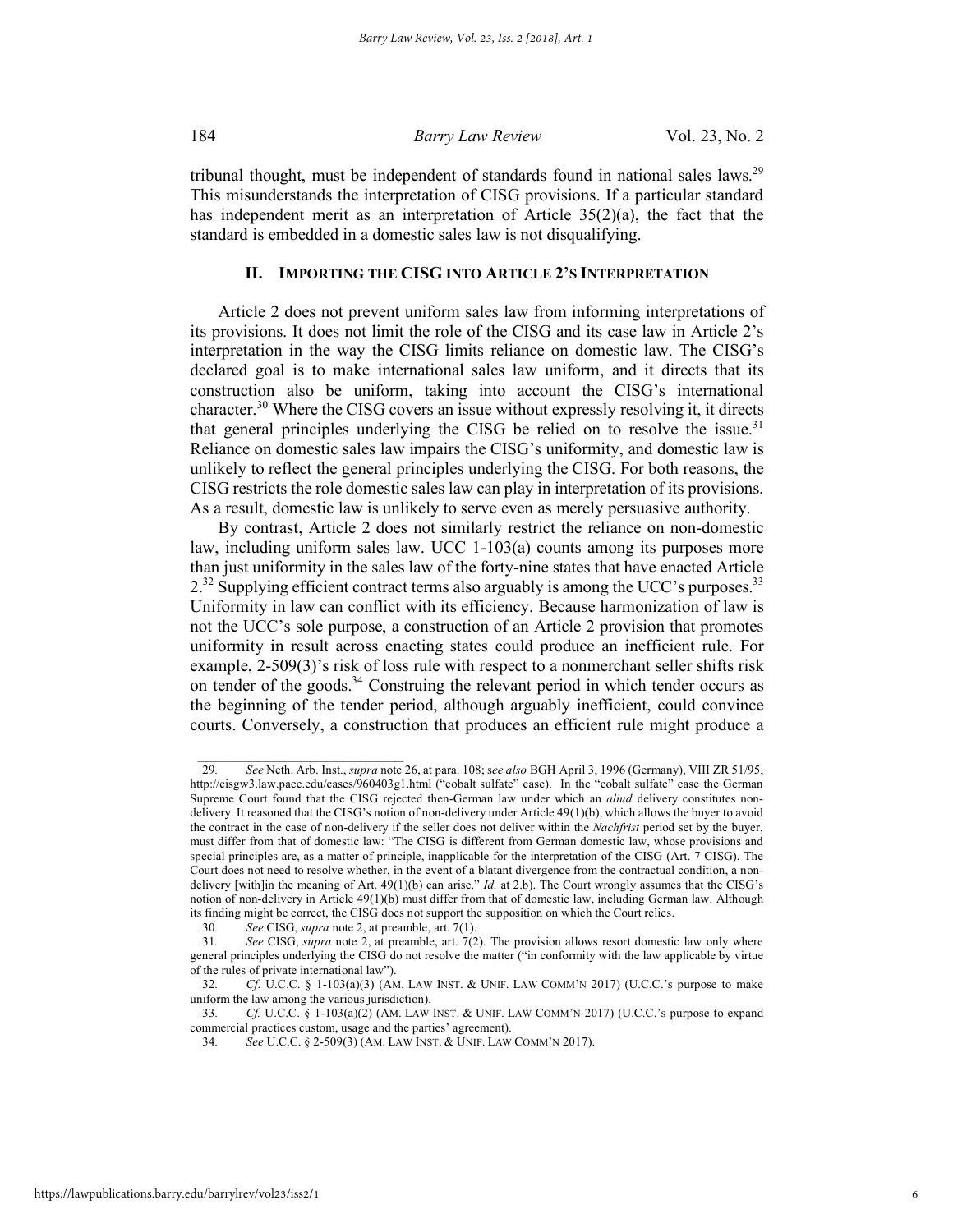nonuniform result across states. Even if the UCC's sole purpose were the promotion of uniformity in law, that purpose would not prevent uniform sales law from properly informing the interpretation of specific Article 2 provisions. This is because, unlike the CISG, Article 2 does not constrain the method for interpreting its provisions or limit the sources used in that interpretation. Thus, reliance on the CISG might promote a uniform interpretation of specific provisions in Article 2.

In principle, the ways in which a court could rely on the CISG and its case law are broad. Even as merely persuasive authority, this reliance might range from direct support, additional support, confirmation of a result reached independently, information about a workable possible rule, or a reflection of the rationale underlying comparable provisions.

To date there is sparse case law under Article 2 that relies on the CISG for more than material for a "cf." citation. Several recent bankruptcy cases show more reliance, however. In different ways, they use particular CISG provisions to support conclusions reached on other grounds. *In re Colin*<sup>35</sup> is a bankruptcy case in which neither Article 2 nor the CISG was at issue. The court had to determine in a debtor's bankruptcy case whether a debt owed to his ex-wife was a domestic support obligation, which is non–dischargeable, or a property settlement, which is dischargeable. The debt owed resulted from a settlement agreement between the debtor and his ex-wife as part of their divorce. Noting that the bankruptcy discharge is a matter of federal law, the court determined that the parol evidence rule does not apply to settlement agreements for purposes of determining whether an obligation created there is a domestic support obligation. For additional support it relied on the CISG's rejection of the parol evidence rule as analogous treatment:<sup>36</sup> federal treaty law rejects the parol evidence rule as inapplicable to sales of goods contracts, as does federal bankruptcy law with respect to a separation agreement.

Another bankruptcy case, *In re Escalera Resources Co.*, <sup>37</sup> uses the CISG to support a conclusion reached on independent grounds. The question there was whether a claim for the sale of electricity was allowable as an administrative expense under Bankruptcy Code § 503(b)(9). Section 503(b)(9) gives an administrative expense in the amount of the value of goods delivered within twenty days of the debtor's bankruptcy, that have been sold to the debtor in the ordinary course of its business.38 Noting that the Bankruptcy Code leaves the term "goods" undefined, the court looked to Article 2's definition of the term.<sup>39</sup> After concluding that the electricity is a good under UCC 2-105(2), the court surveyed different federal laws governing goods. The court found that all "confirmed" the treatment of electricity as a good.40 Unlike *In re Colin*, which used for support the CISG as analogous law, *In* 

<sup>35.</sup> 546 B.R. 455 (Bankr. M.D. Ala. 2016), *rev'd on other grounds*, Edwards v. Colin, 2017 U.S. Dist. LEXIS 68834 (M.D. Ala. 2017).

<sup>36</sup>*. See id.* at 462 (citing MCC Marble Ceramic Center Inc. v. Ceramica Nuova d'Agostino, SpA, 144 F.3d 1384 (11th Cir. 1998) for the proposition).

<sup>37. 563</sup> B.R. 336 (Bankr. D. Colo. 2017).<br>38. See 11 U.S.C. § 503(b)(9) (2012).

<sup>38</sup>*. See* 11 U.S.C. § 503(b)(9) (2012).

<sup>39</sup>*. See Escalera Resources*, 563 B.R. at 354 (UCC § 2-105(1)) (discussing *In re* Erving Indus., Inc., 432 B.R. 354, 364–65 (Bankr. D. Mass. 2010)).

<sup>40</sup>*. Id.* at 360.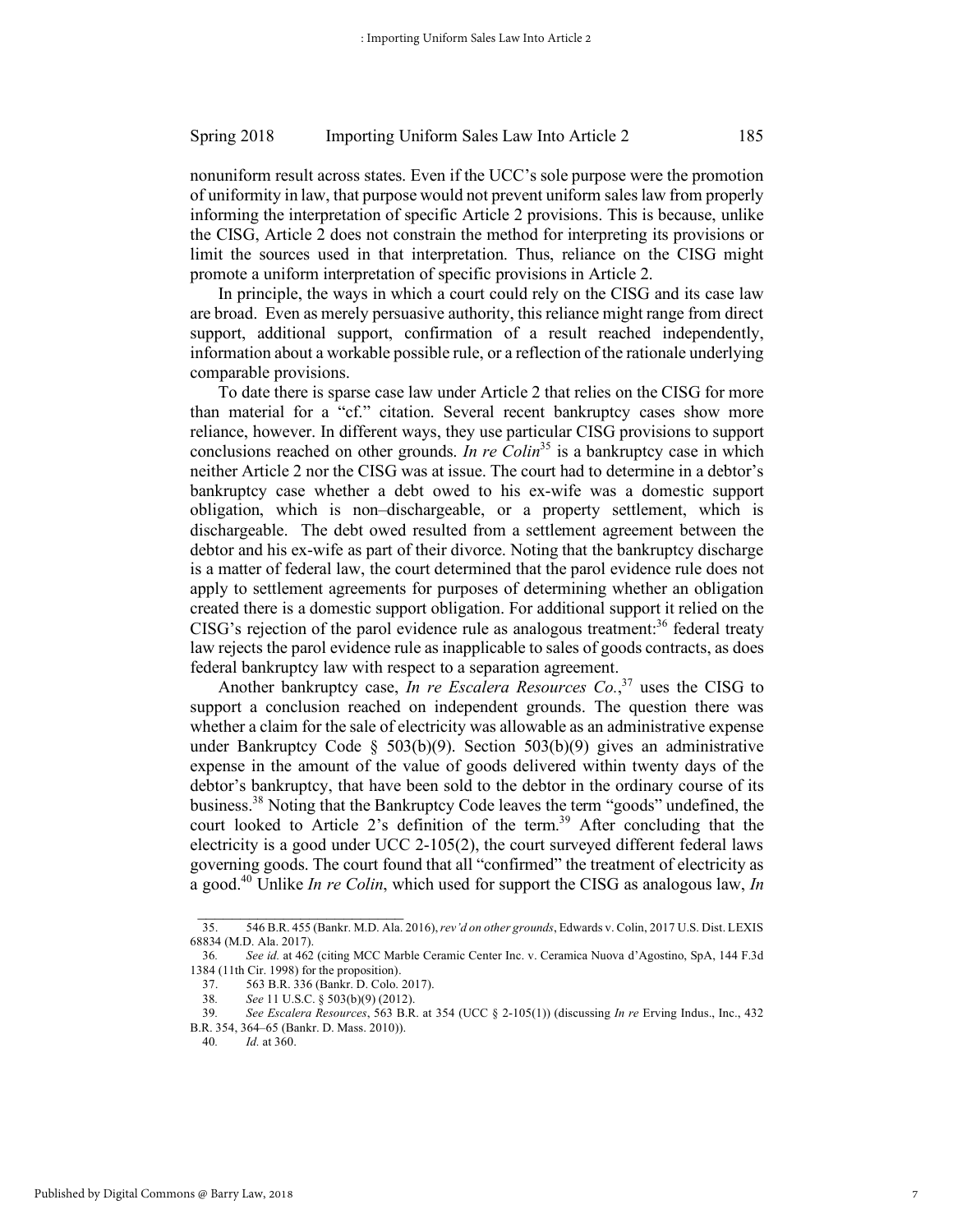*re Escalera Resources* uses the CISG to verify its interpretation. Article 2(f) of the CISG makes the CISG inapplicable to sales of electricity. The court reasoned that the Article's exclusion assumes that electricity is a good. According to the court, its exclusion is based instead on the particular nature of electricity as a good.<sup>41</sup>

The court reads more into Article  $2(f)$ 's exclusion than the provision will bear. Article 2's structure does not support the assumption that the CISG considers electricity to be a good. The Article excludes different specified sorts of sales, including a sale of electricity. Some of these sales, such as sales of investment securities, clearly are not sale of goods.<sup>42</sup> Other excluded sales clearly are sales of goods.43 Electricity does not easily fall into either category. As a result, Article 2(f) might make the CISG inapplicable to sales of electricity either because electricity is not a good or because it is a good whose particular nature warrants exclusion from the CISG's scope. As far as Article 2(f)'s exclusion goes, electricity might be a good or a nongood. As with several other provisions of the CISG, Article 2(f)'s agnosticism reflects the decision of the CISG's drafters to leave a potentially controversial question unresolved by the CISG.<sup>44</sup>

To support its construction of Article 2(f), the court relies on the UNCITRAL Secretariat's explanatory note to the effect that the exclusion reflects the special nature of electricity as a good.<sup>45</sup> The note goes past Article  $2(f)$ 's language. It also arguably is inconsistent with the UNCITRAL Secretariat's Commentary on a late draft of the CISG, which explains that the exclusion reflects the understanding in many legal systems that electricity is not a good.<sup>46</sup> Still, although the CISG's text does not confirm that electricity is a good, it is consistent with that view. *Escalera Resources* better supports the weaker proposition that electricity is a good under Article 2, which is not in conflict with its treatment under Article 2(f) of the CISG.

# **III. EVALUATING IMPORTATION THROUGH INTERPRETATION**

Should courts rely on the CISG and its case law to interpret Article 2's provisions? Even if there is no legal bar to doing so, is construing specific provisions of Article 2 in light of comparable CISG provisions a good idea? This Part briefly argues that, under specified conditions, the CISG usefully could inform interpretations of particular sorts of Article 2's default rules. Where the CISG's

<sup>41</sup>*. See id.* at 367-368.

<sup>42</sup>*. See* CISG, *supra* note 2, at art. 2(d).

<sup>43</sup>*. See* CISG, *supra* note 2, at art. 2(a), (e).

<sup>44.</sup> The CISG's treatment of irrevocable offers is another instance of the same phenomenon. Article 16(a)(1)'s ambiguous language specifying when an offer is irrevocable apparently reflects a political compromise to retain the ambiguity; *see* Gyula Eorsi, *A Propos for the 1980 Vienna Convention on Contracts for the International Sale of Goods*, 31 AM. J. COMP. L. 333, 348-349 (1983); GILLETTE & WALT, *supra* note 28, at 94.

<sup>45</sup>*. See Escalera Resources*, 563 B.R. at 368; *see also* UNCITRAL Secretariat, Explanatory Note by the UNCITRAL Secretariat on the United Nations Convention on Contracts for the International Sale of Goods, para. 10, U.N. Doc V.89-53886 (June 1989), https://www.cisg.law.pace.edu/cisg/text/p23.html.

<sup>46</sup>*. See* Commentary on the Draft Convention on Contracts for the International Sale of Goods Article 2, para. 10, A/CONF.97/5 (March 14, 1979), reprinted in Official Records 14-66 (A/CONF.97/1; Sales No. e.82 V .5) ("This paragraph excludes sales of electricity from the scope of the Convention on the ground that in many legal systems electricity is not considered to be goods."). UNCITRAL has indicated that the Secretariat's explanatory note is not an official commentary on the CISG's provisions; *see* UNCITRAL Secretariat, *supra* note 45 (heading material).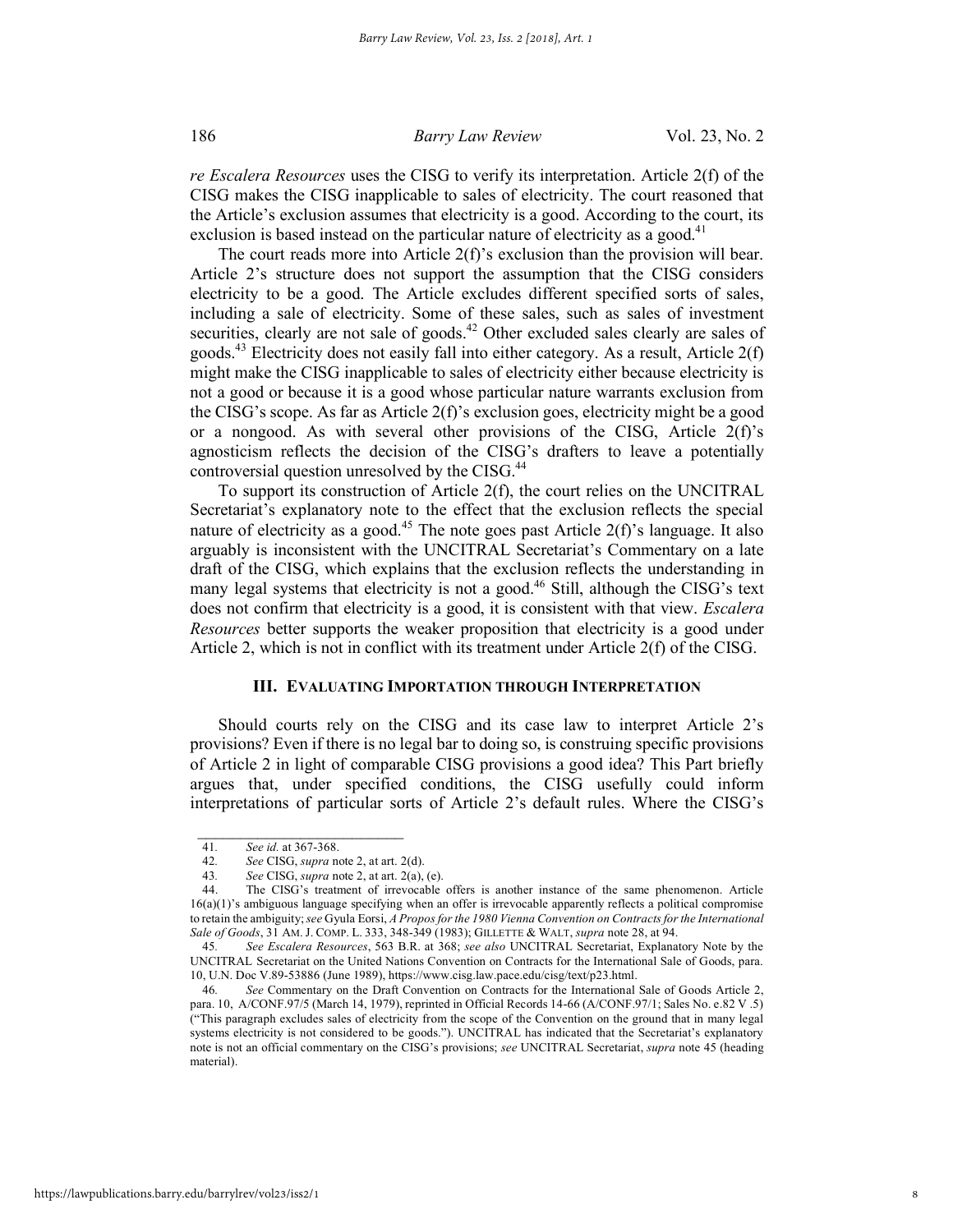comparable defaults describe vague standards, the CISG's relevant case law sometimes can clarify the content of these standards. The benefit of increased clarity is likely to be significant in both domestic and international sales transactions. Although incorporation through interpretation risks supplying inefficient default rules for domestic transactions, interpretive techniques or contract planning can reduce them. Overall, there are likely interpretive gains in importing the CISG or its case law in limited circumstances to construe certain Article 2's provisions.

To begin, the case for importing the CISG into Article 2's interpretation is limited to vague Article 2's default rules. Because crisp defaults have a precise content, they do not require clarification by other sources, including the CISG. In addition, interpretation of a CISG provision that is inconsistent with an Article 2 provision, or authoritative case law, will not supply information that could usefully inform an interpretation of the Article 2 provision. Similarly, a CISG provision that has no counterpart in Article 2 cannot serve as a source useful to Article 2's interpretation. For instance, the construction of a buyer's remedy of price reduction under the CISG will not inform an interpretation of the buyer's right to deduct damages from the contract price.<sup>47</sup> For the same reason, an interpretation of the CISG's treatment of an offer-varying acceptance will not be useful to Article 2 handling of the same phenomenon.<sup>48</sup> The case for importation in interpretation applies to comparable default rules in the CISG and Article  $2<sup>49</sup>$  Although it might also apply to vague terms embedded in comparable mandatory rules, the argument below is made with respect to comparable vague default rules. The limitation still leaves a significant number of provisions to which the CISG and its case law are potentially useful. These include defaults covering implied warranties,<sup>50</sup> delivery obligations,<sup>51</sup> inspection rights,<sup>52</sup> limitations on recoverable damages,<sup>53</sup> the incorporation of trade usage,<sup>54</sup> and the standard governing repudiation of a breached installment contract.<sup>55</sup>

The argument for importation is that the CISG and its case law can help reduce the vagueness in Article 2's vague defaults. Although case law construing Article 2 can do so too, the CISG and its decisional law are an additional useful source of information that can help make Article 2's defaults more precise. This promotes uniformity in the application of these defaults. Because the CISG's defaults do not have a determinate contact, they are malleable in the hands of courts applying them. Case law under the CISG over time therefore might produce optimal defaults—or at

<sup>47.</sup> *See* CISG, *supra* note 2, at art. 50; UCC § 2-717 (AM. LAW INST. & UNIF. LAW COMM'N 2017).

<sup>48.</sup> *See* CISG, *supra* note 2, at art. 19; UCC § 2-207 (AM. LAW INST. & UNIF. LAW COMM'N 2017).

<sup>49</sup>*. See, e.g.,* Perine Int'l, Inc., v. Bedford Clothiers, Inc., 40 N.Y.S.3d 27 (N.Y. Sup. Ct. App. Div., 2016) (reasonable time in which to reject the goods under UCC § 2-607(3) compared to reasonable time in which to avoid the contract under CISG Art.  $49(2)(a)$ ).

<sup>50</sup>*. See* CISG, *supra* note 2, at art. 35(2)(a); U.C.C. § 2-314(2)(c) (AM. LAW INST. & UNIF. LAW COMM'N 2017) (implied warranty of merchantability); CISG, *supra* note 2, art. 35(2)(b); U.C.C. § 2-315 (AM. LAW INST. & UNIF. LAW COMM'N 2012) (implied warranty of fitness for a particular purpose).

<sup>51</sup>*. See* CISG, *supra* note 2, at art. 31(c); UCC § 2-309(1) (AM. LAW INST. & UNIF. LAW COMM'N 2017).

<sup>52</sup>*. See* CISG, *supra* note 2, at art. 58(3); UCC § 2-513(1) (AM. LAW INST. & UNIF. LAW COMM'N 2017).

<sup>53</sup>*. See* CISG, *supra* note 2, at art. 74; UCC § 2-715(1) (AM. LAW INST. & UNIF. LAW COMM'N 2017) (limitation on recoverable consequential damages).

<sup>54</sup>*. See* CISG, *supra* note 2, at art. 9(2); UCC § 1-303(d) (AM. LAW INST. & UNIF. LAW COMM'N 2017).

<sup>55</sup>*. See* CISG, *supra* note 2, at art. 73(2); UCC § 2-612(2) (AM. LAW INST. & UNIF. LAW COMM'N 2017).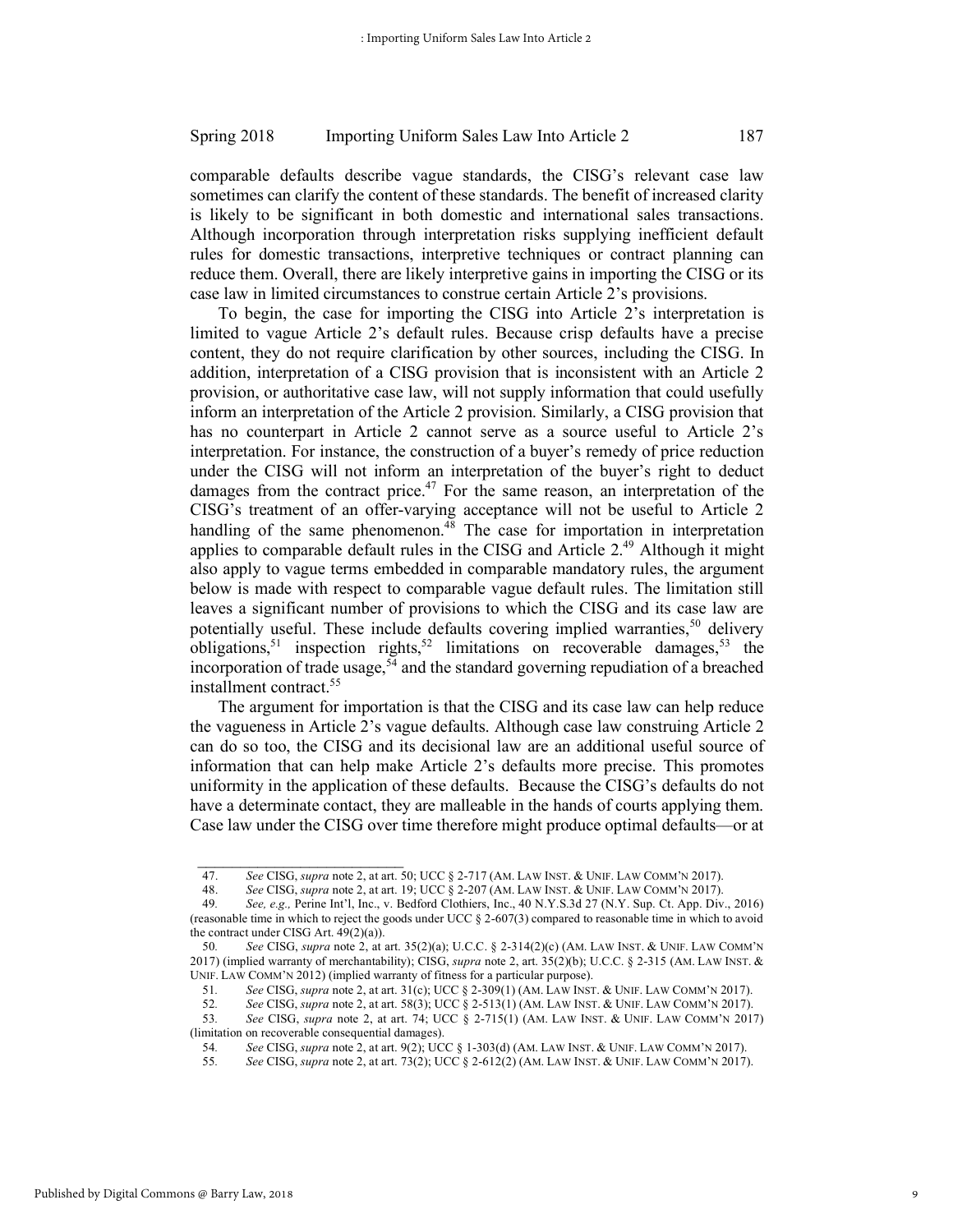least improve their efficiency. For both reasons of uniformity and efficiency, construction of the CISG's defaults should inform the interpretation of comparable provisions of Article 2.

The argument makes four assumptions: (1) the sales contracts to which the CISG and its case law govern are primarily between legally sophisticated and knowledgeable parties; (2) parties to these contracts enjoy significant gains from the clarification of vague default rules that apply to their contracts; (3) the CISG supplies specific default rules that are limited to only certain aspects of sale of goods contracts; and (4) the CISG's defaults, as construed by relevant case law, over time likely reflect the preferences and commercial norms of parties who engage in sales of goods contracts. These assumptions are defended and elaborated on below, in order of their listing.

(1) The parties to sales contracts governed by the CISG likely are knowledgeable commercial parties. This is because the CISG does not apply to a sale of goods bought for consumer purposes.<sup>56</sup> To be sure, even commercial parties might not be legally sophisticated. They and their legal counsel might be unaware that the CISG applies to their sales contracts. Although the case law reveals instances in which one or both parties fail to realize that the CISG controls the contract,  $57$  the phenomenon should disappear as trading parties become more informed about uniform sales law. Legally sophisticated parties will leave their contract subject to the CISG's defaults unless opting out of them promises a more valuable contract.

The incorporation in Article 2 of the CISG's defaults might appear to create a problem of mismatch. Article 2's provisions apply generally to both sophisticated and unsophisticated parties, with few exceptions. If the CISG's defaults apply primarily between legally sophisticated parties, its defaults might be inappropriate to inform Article 2's defaults. But the mismatch problem is not a serious one. Aside from a few merchant- or consumer-specific provisions,<sup>58</sup> most of Article 2's provisions apply across the full range of buyers and sellers. For better or worse, Article 2 generally leaves consumer protection to other laws. Thus, in the main Article 2 assumes that its defaults are appropriate for all contracting parties, including well informed ones.

(2) Contracting parties whose contracts are subject to vague defaults will be uncertain about how the defaults will be enforced. The opacity in these terms also allows parties to game their performance of the contract, particularly if a party is confident that its conduct will not be found  $ex$  *post* to be in breach.<sup>59</sup> For both reasons, vague defaults create costs most parties will prefer not to bear.<sup>60</sup> Parties will

 $\mathcal{L}_\text{max}$ 56*. See* CISG, *supra* note 2, at art. 2(a).

<sup>57</sup>*. See, e.g.,* GPL Treatment, Ltd. v. Louisiana-Pacific Corp., 894 P.2d 470, n.4 (Or. Ct. App. 1995); Tribunale di Padova (Italy), 25 February 2004 (SO. M. AGRI s.a.s. di Ardina Alessandro & C. v. Erzeugerorganisation Marchfeldgemüse GmbH & Co. KG), available at http://cisgw3.law.pace.edu/ cases040225i3.html.

<sup>58</sup>*. See, e.g.,* U.C.C. §§ 2-205, 2-207(2), 2-314(2), 2-509(3), 2-719(3) (AM. LAW INST. & UNIF. LAW COMM'N 2017).

<sup>59</sup>*. See* Alan Schwartz & Robert E. Scott, *Contract Theory and the Limits of Contract Law*, 113 Yale L. J. 541, 551 n.17 (2003).

<sup>60.</sup> For the role of contractually selected vague terms in improving contractual performance, *see* Albert Choi & George Triantis, *Completing Contracts in the Shadow of Costly Verification*, 37 J. LEGAL STUD. 503, 509 (2008); George G. Triantis & Robert E. Scott, *Anticipating Litigation in Contract Design*, 115 YALE L. J. 814, 814 (2006).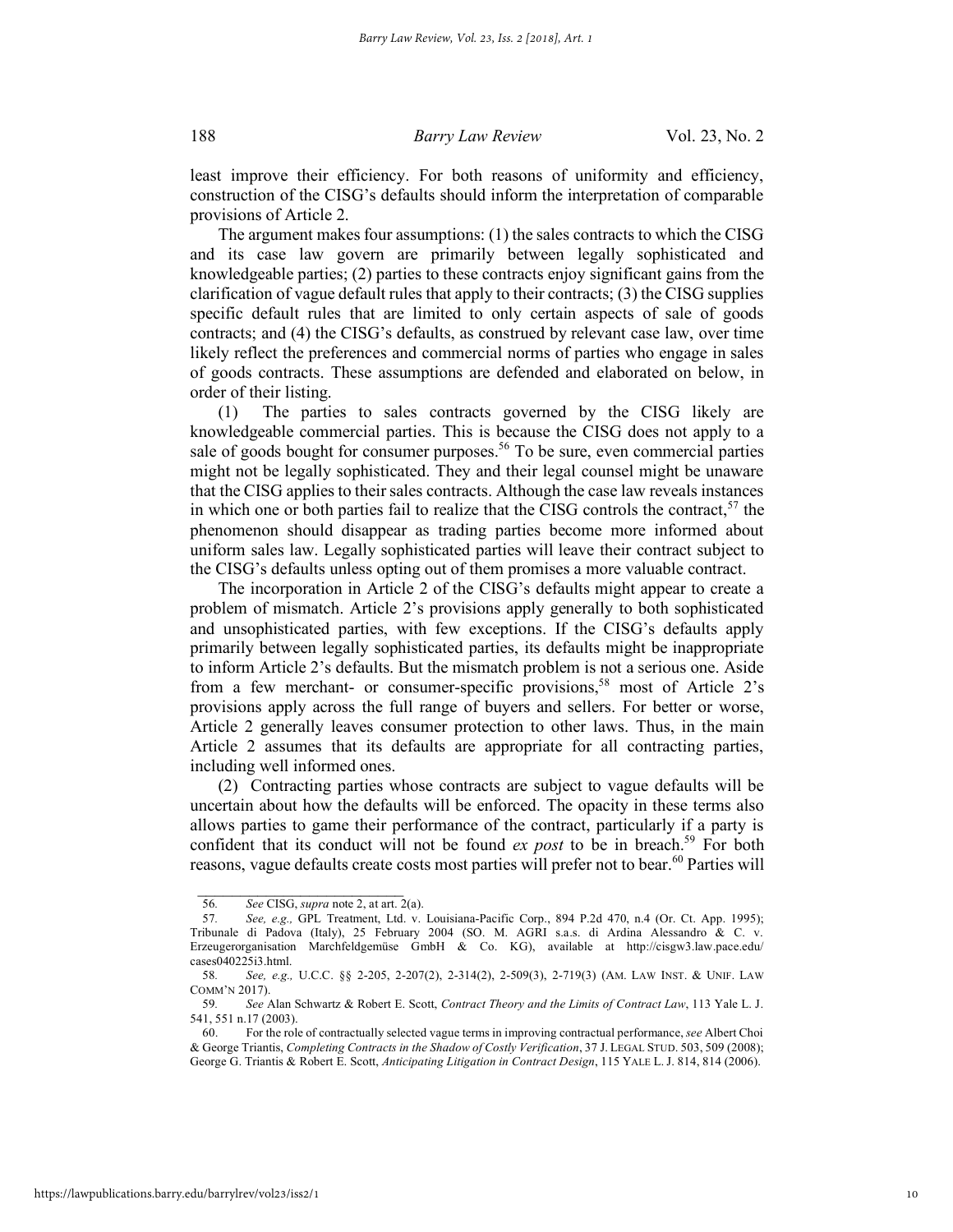contract around these defaults or make them more precise if doing is cost-justified for them. Judicial interpretation of CISG provisions that state vague default rules is an alternative way of making these rules more precise. It can reduce the uncertainty in the enforcement of these provisions, particularly when followed in a line of cases. This saves the parties the cost of contracting around or including provisions in their contract that clarify vague defaults. Although some parties still might prefer to opt out of these clarified default rules, many others might find that the clarified defaults suit their contracts. For example, Article 39(1) requires the buyer to give notice of nonconformities in the goods within a reasonable time after he has discovered or ought to have discovered them. Decisional law might declare that a one-month period, as an average, is a reasonable time in which notice must be given.<sup>61</sup> The declaration reduces the uncertainty in the Article's application by restricting the range of subsequent judicial interpretations of the Article. A court interpreting a comparable provision of Article  $2^{62}$  could use relevant CISG case law to reduce uncertainty around the provision left by existing case law under Article 2.

Cross-border sales contracts often will have a high value, so that clarification of vague default rules to which the contracts are subject potentially produces significant benefits for the contracting parties. The contract planning of sellers and buyers considering similar contracts also is made easier. The reduction in uncertainty brought by judicial interpretation allows potential transactors to better price default terms and compare them to an array of alternative terms. As important, the interpretation of the CISG's defaults occurs across national courts and arbitral tribunals. Decentralized interpretive tribunals produce a large supply of interpretations of the same provisions. Although this risks the disparate construction of the same provision, decentralization also makes possible a convergence in result over time.

(3) The CISG limits the transactions to which it applies.<sup>63</sup> Its default rules govern other sorts of transactions, if at all, only by analogy. Judicial construction of these rules therefore does not risk elaborating default terms that are unsuitable for service contracts, leases, licensing or the sale of intellectual property. In addition, the CISG applies only to certain aspects of sales contracts within its scope. It does not regulate issues of validity, title in the contract goods or the rights of third parties with respect to them.<sup>64</sup> These are potentially controversial issues addressed by Article 2 or other domestic law.

The limitations on the CISG's scope avoids problems of mismatch with Article 2. Because both the CISG and Article 2 govern sale of goods contracts, the two cover the same sort of transactions. In addition, the CISG's restricted scope isolates its provisions from those often found in sales laws with broader scope. This helps courts and parties compare the CISG and Article 2s' counterpart provisions by

 $\frac{1}{2}$  ,  $\frac{1}{2}$  ,  $\frac{1}{2}$  ,  $\frac{1}{2}$  ,  $\frac{1}{2}$  ,  $\frac{1}{2}$  ,  $\frac{1}{2}$  ,  $\frac{1}{2}$  ,  $\frac{1}{2}$  ,  $\frac{1}{2}$  ,  $\frac{1}{2}$  ,  $\frac{1}{2}$  ,  $\frac{1}{2}$  ,  $\frac{1}{2}$  ,  $\frac{1}{2}$  ,  $\frac{1}{2}$  ,  $\frac{1}{2}$  ,  $\frac{1}{2}$  ,  $\frac{1$ 

<sup>61</sup>*. See* BGH Nov. 3, 1999 (Germany), VIII ZR 51/95, http://cisgw3.law.pace.edu/cases/991103g1.html; LG Oct. 15, 2009, 39 O 31/09 KfH, http://cisgw3.law.pace.edu/cases 091015g1.html. The trend in relevant CISG case law has rejected a firm time period in favor of a flexible one; *see also*, GILLETTE & WALT, *supra* note 28, at 168- 169.

<sup>62</sup>*. See* U.C.C. § 2-607(3)(a) (AM. LAW INST. & UNIF. LAW COMM'N 2017).

<sup>63</sup>*. See* CISG, *supra* note 2, at art. 1(1).

<sup>64</sup>*. See* CISG, *supra* note 2, at art. 4(a), (b).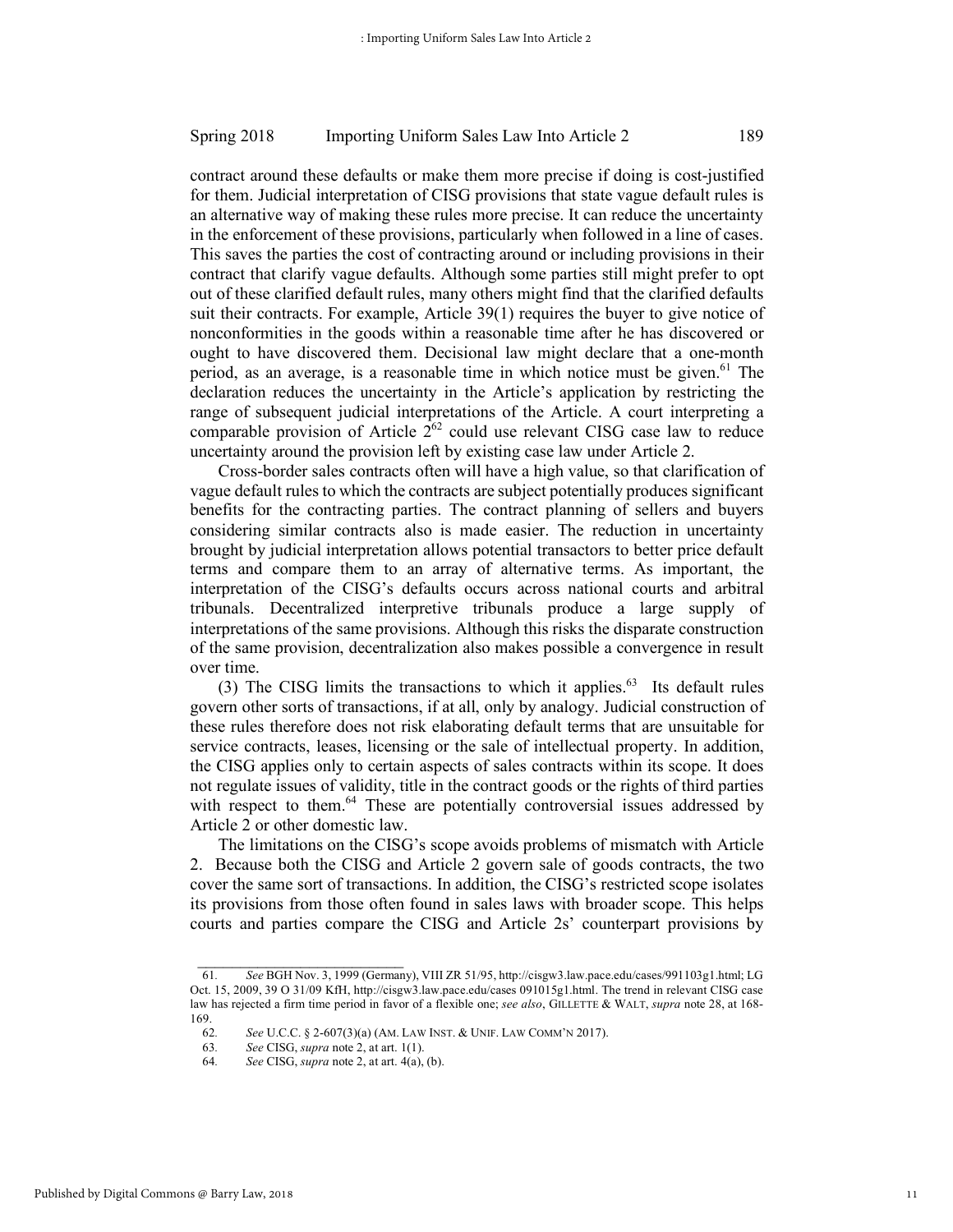excluding transactions that could make their interpretation and application otherwise more difficult. It allows them to more reliably gauge the impact of relying on an interpretation of a CISG provision to inform its Article 2 counterpart. For example, isolation of sets of defaults makes it easier to estimate the effect of each set of terms on the contract price without the "noise" of other terms. Easing the burden of comparing of CISG and Article 2's provisions can improve the quality of the interpretation of Article 2's provisions.

(4) The argument above assumes that over time judicial interpretations of the CISG's vague default rules likely reflect the preferences and commercial norms of contracting parties. Whether these interpretations in fact will do so depends on the particular mechanism that produces them, including the motivations of tribunals and choices of nations that have enacted the CISG.<sup>65</sup> The mechanism may or may not produce optimal default rules. Although arbitral tribunals can be expected to be responsive to arbitrating parties' desires, taking into account relevant commercial norms, the incentives of courts may be different. A court that decides few CISG cases might incur few reputational or other costs in construing a CISG default without seriously inquiring into the commercial norms that inform its content. Thus, the argument for importation does not demonstrate that the CISG's default rules, as clarified by judicial interpretation, are optimal. However, even judicial interpretations that produce suboptimal default rules still might clarify the interpretation of comparable Article 2 default rules that case law leaves indeterminate in content.

The fourth assumption is open to a possible objection when used to justify importing interpretation of the CISG into Article 2. The assumption supposes that over time interpretation of the CISG's defaults will reflect the preferences and commercial norms of contracting parties. The CISG governs cross-border transactions between parties whose commercial practices are subject to transnational norms. But there is no reason to believe that these commercial norms are the same as the norms that govern parties in domestic sales or are otherwise appropriate for these sales. Even if judicial interpretation of the CISG's norms produce optimal defaults for cross-border sales, the defaults might not be optimal for domestic sales. This problem of a potential mismatch is on balance not serious, for two reasons. First, the distinction between cross-border and domestic sales is artificial in the CISG's case. For purposes of the CISG's application, a sale is international if the seller and buyer have their places of business in different nations that have enacted the CISG.<sup>66</sup> The CISG therefore can apply to a sales contract even if its negotiation, conclusion and performance all take place within a single nation. However, where the parties have their places of business in the same nation that has enacted the CISG, the CISG is inapplicable even if all aspects of the sales contract are international in a recognizable sense.<sup>67</sup> There are good reasons for the CISG and other UNICTRAL

<sup>65.</sup> For the possible role of contractual choice of law and jurisdictional competition in producing optimal rules, see Erin O'Hara O'Connor, *The Role of the CISG in Promoting Healthy Jurisdictional Competition for Contract Law*, 21 UNIF. L. REV. 41 (2016).

<sup>66</sup>*. See* CISG, *supra* note 2, at art. 1(1)(a); *cf.* CISG, *supra* note 2, at art. 1(1)(b) (CISG applies to contracts for the international sale of goods where rules of private international law select the law of a contracting state).

<sup>67</sup>*. See* CISG, *supra* note 2, art. 1(1)(a).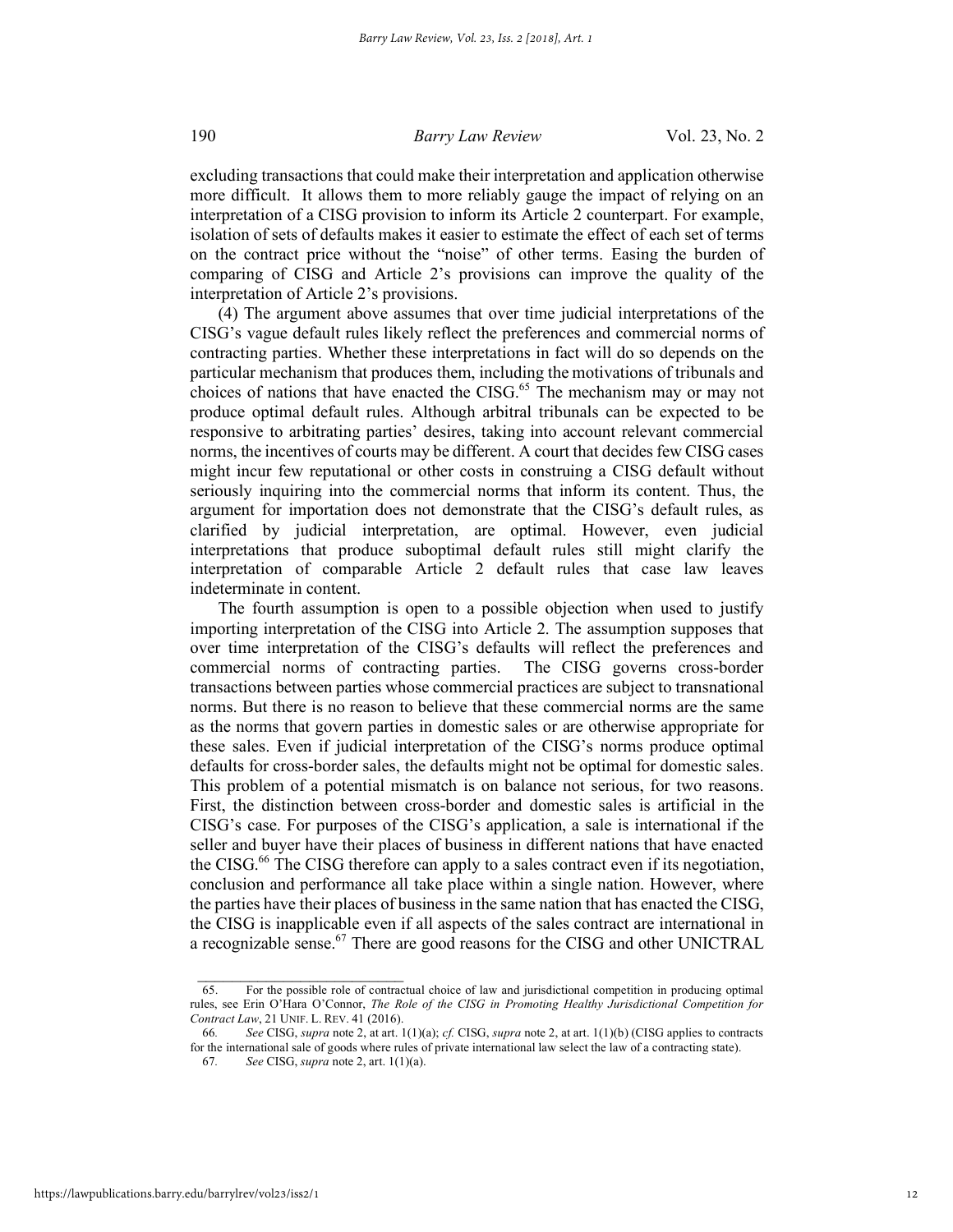model laws to rely on the parties' place of business as a criterion of internationality. But the criterion does not track closely the distinction between cross-border and domestic commercial norms.

Second, the argument for importation can acknowledge any difference between the sorts of commercial norms. Article 2 is not limited in application to domestic sales contracts, and its vague defaults are applicable to both domestic and crossborder sales.<sup>68</sup> Accordingly, courts applying Article 2's defaults need not ignore the distinction between cross-border and domestic commercial norms. A court considering importing an interpretation of the CISG into Article 2 could take into account the international nature of certain norms in that interpretation. For example, a trade usage recognized under the CISG, which requires that the usage be international,<sup>69</sup> might not be a practice followed domestically.<sup>70</sup> The incorporation of transnational commercial norms into a default term of domestic law need not be automatic and undiscriminating.

The case for importation assumes that U.S. courts will be the primary users of the interpretive strategy it recommends. But foreign tribunals sometimes will have to apply Article 2 to a sales contract too. A worry might be that their construction of Article 2's vague defaults through the lens of the CISG could distort their interpretation. Assume that a foreign court's conflict of laws rules select Article 2 as applicable to a sales contract. Also assume that the court is required to construe a vague Article 2 default that has a CISG counterpart. The concern is that the court's familiarity with the CISG provision and relevant case law might lead it to misconstrue the meaning of the Article 2 default. The feared phenomenon is the domestic law analogue of the homeward trend in the CISG's interpretation: the judicial tendency to misconstrue Article 2 by relying on the CISG's law notions.

Although possible, reliance on the CISG and its case law is unlikely to distort interpretation of Article 2's default rules. Instead, the reliance likely increases the precision of Article 2's defaults. This is because foreign case law interpreting CISG's defaults provides information to prospective contracting parties that reduces their uncertainty about how the defaults will be enforced. When that case law informs the construction of Article 2's counterpart provisions too, it does the same with respect to these provisions. The risk that the CISG's interpretation will distort the interpretation of Article 2 is real where an Article 2 provision conflicts with, or lacks a counterpart in, the  $CISG<sup>71</sup>$  In these instances an interpretation of the CISG provision is unlikely to accurately construe the meaning of the Article 2 provision. This is not the case with a construction of Article 2's vague defaults. Because the CISG and Article 2's vague defaults are comparable, there is no reason to suppose that a foreign court's interpretation of CISG provision fall outside the range of plausible constructions of Article 2's counterparts. In addition, contracting parties concerned about the tendency of a foreign court to distort interpretation of Article 2

<sup>68</sup>*. See* U.C.C. § 2-102 (AM. LAW INST. & UNIF. LAW COMM'N 2017).

<sup>69</sup>*. See* CISG, *supra* note 2, at art. 9(2) ("[A] usage…which in international trade is widely known to, and regularly observed by, parties to contracts of the type involved in the trade concerned.").

<sup>70</sup>*. See* U.C.C. § 1-303(c) (AM. LAW INST. & UNIF. LAW COMM'N 2017) ("[A]ny practice…having such regularity of observance in a place, vocation or trade…").

<sup>71</sup>*. See supra* note 2, and accompanying text.